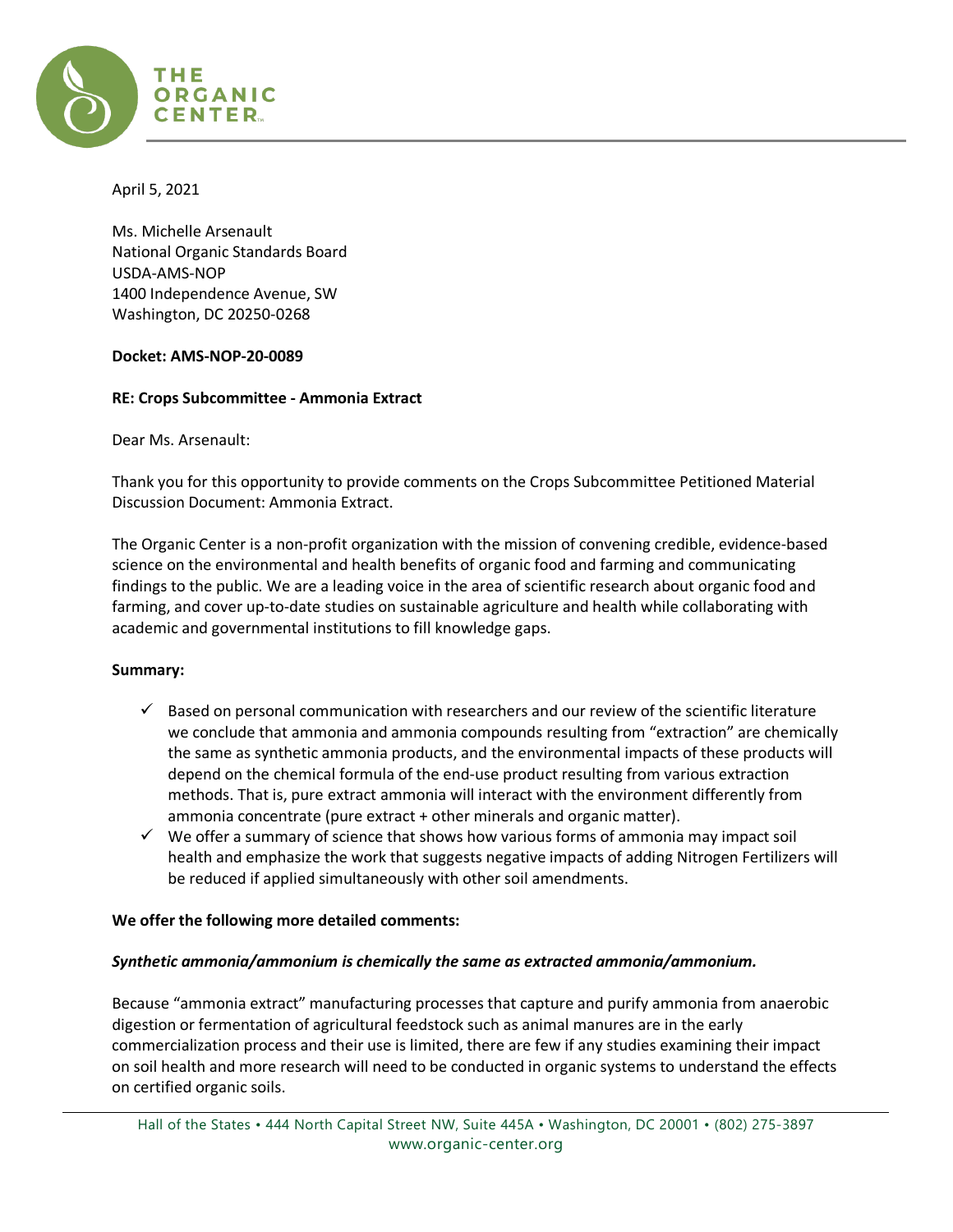

However, because the final products in the extraction of pure ammonia (NH<sub>3</sub>) and/or ammonium (NH<sub>4</sub><sup>+</sup>) are chemically identical whether synthetically produced or non-synthetically extracted from a natural source, **the final ammonia and ammonium compounds should interact with crops and the environment similarly to synthetically produced ammonia and ammonium** according to several researchers (personal communication).

Professor Antonio Mallarino, Nutrient Management Research and Extension, Iowa State University: "If the product applied is ammonium, how it was synthesized is irrelevant from the perspective of its effects on soil properties and crop growth or nitrogen uptake, except perhaps for impurities that it may have which may vary with the process to produce it. These impurities usually are not an issue, are very low concentrations, and at normal rates applied should not be a problem even with repeated applications."

Professor John Sawyer, Department of Agronomy, Iowa State University: "if applied to soil as ammonium there would be no difference as the chemical formula is the same. There could be some initial differences if the original source were ammonia, urea, uric acid, manure, from digested manure or digested manure itself, etc. But once ammonium, then the microbial nitrification process would be the same and any long-term soil effects the same."

## *Different ammonia compounds result from different extraction methods*

While the petition defines ammonia extract very broadly as "ammonia and ammonium compounds that have been isolated from processes other than the Haber-Bosch process," the main extraction methods described in the technical report, ammonia concentration and ammonia stripping, reflect two main outputs: one of ammonia concentrated amongst other excising compounds including organic matter and other minerals (from "ammonia concentration"), and one of pure ammonium salt (ammonia + acid/base; e.g. ammonium sulfate) solution or dry powder (from "ammonia stripping"). While extracted ammonia and ammonium components are chemically identical to their synthetic forms regardless of extraction methods, the resulting, end-use chemical formulas from these different extraction methods are different (pure extract + organic matter and minerals vs. pure extract) and as such, will interact with the environment differently.

In the instances where ammonia is isolated from anaerobic digestion processes, which is likely to be the common case since trapped ammonia can be a byproduct of generating biogas in anaerobic digesters of animal waste products, the end product will depend on whether the ammonia is stripped or concentrated from the waste product of digestion called digestate. Ghyselbrecht *et al.* [2018](https://link.springer.com/article/10.1007/s40095-018-0283-7) states that "In some cases, however, only approximately 50% of the total organic dry matter is converted into biogas, indicating that the digestate still contains a substantial amount of organic matter." **This organic matter will be absent in a product resulting from ammonia stripping and therefore will differ in its breakdown and interaction with soil and soil organisms.**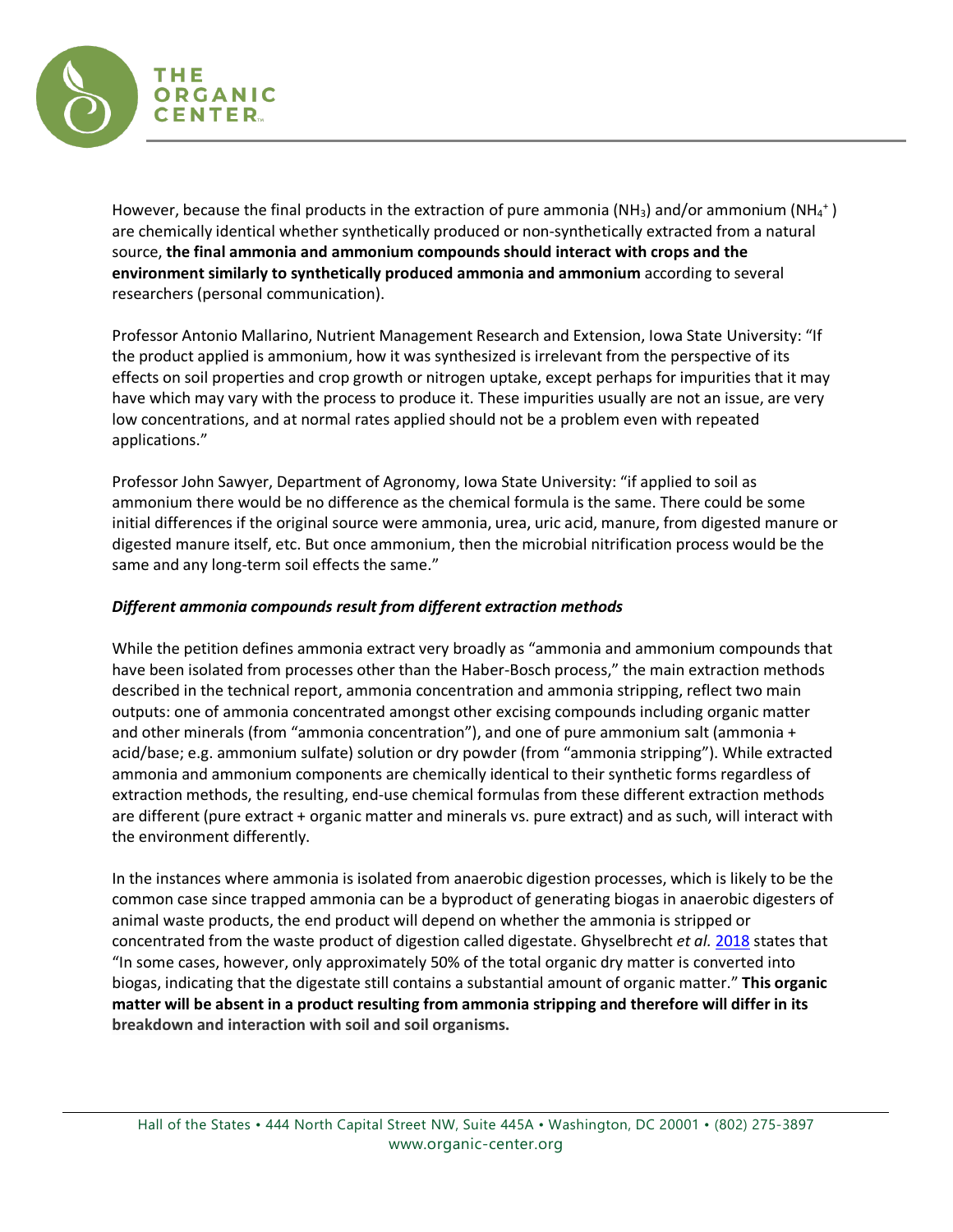

# *The effects of ammonia extract on soil health*

To determine environmental impacts of ammonia extract, the chemical formula of the ammonia product must first be defined, as effects depend on the fertilizer type and nature. Importantly, the chemical structure of ammonia from various extraction methods is the same as ammonia that is synthetically produced. There are many forms of synthetic ammonia and ammonium, and research shows that each has specific impacts on soil health. These differences in soil health impacts are often dependent on the individual components of synthetic formulations. We would therefore expect that ammonia extract would vary in its impacts on soil health dependent on its resulting, specific formulations and could not be lumped together in an overall assessment.

For instance, "ammonia concentration" can result in innumerable combinations and concentrations of ammonia salts, minerals, and organic matter depending on the starting feedstock used for the digestate as well as the concentration method (e.g. filtration versus evaporation, etc.), resulting in different types and concentrations of biofertilizers (e.g. liquid versus granular). Therefore, the interactions with plants, soil, and microbial communities will differ depending on the resulting end-use formula of the concentrate. In contrast, "ammonia stripping" results in specific ammonia compounds: some variation of ammonium salt depending on the acid used to trap (stabilize) ammonia gas at the end of the stripping process. Ammonia stripping from anaerobic digestion of animal manure, simply put, converts ammonium from organic matter (NH4) to ammonia (NH3) gas, which is then typically absorbed in an acid solution to create ammonium sulfate\*\* or ammonium nitrate\* (Baldi *et al.* [2018\)](https://www.mdpi.com/2071-1050/10/9/3073/pdf), though an organic acid like citric acid may also be used, resulting in ammonium citrate. Further description of the stripping process can be found [HERE](https://link.springer.com/article/10.1007/s40095-018-0283-7) and a simpler explanation from a manure processing company is [HERE.](https://www.vcm-mestverwerking.be/en/manureprocessing/11321/ammonia-stripping-scrubbing#:%7E:text=The%20stripping%20gas%2C%20which%20is,ammonium%20sulphate%20solution%20is%20formed.)

Importantly, Sigurnjak *et al.* [2019](https://www.sciencedirect.com/science/article/pii/S0956053X19301758) tested the end products from "ammonia stripping" from manure against synthetic ammonium fertilizer equivalents and **found no difference in characterization or performance between the stripped and synthetically produced fertilizers.**

While we recommend additional research, particularly in organic systems, on ammonia concentrates and extracts to understand their true impacts on soil health, initial hypotheses of ammonia from a stripping process may be derived from studies looking at synthetic ammonia products and their impacts **because the chemical structure of the ammonia is the same**.

# *From the scientific literature:*

Science that measures the effects of biofertilizers in the form of **ammonia concentrate** (from anaerobic digestate) on soil health properties is currently lacking. One study conducted by Barzee *et al.* [\(2019\)](https://www.frontiersin.org/articles/10.3389/fsufs.2019.00058/full) offered the first examination of various forms of ammonia concentrate, on crop yield and soil quality. This study compared synthetic-N fertilizer to two biofertilizers derived and concentrated from anaerobic digestate: liquid permeate (90% of original volume) and granular concentrate (10% of original volume). Soil fertility/quality metrics (pH and various mineral element concentrations) were measured, but not soil health indicators such as microbial activity/diversity or macrofauna abundance/diversity. The study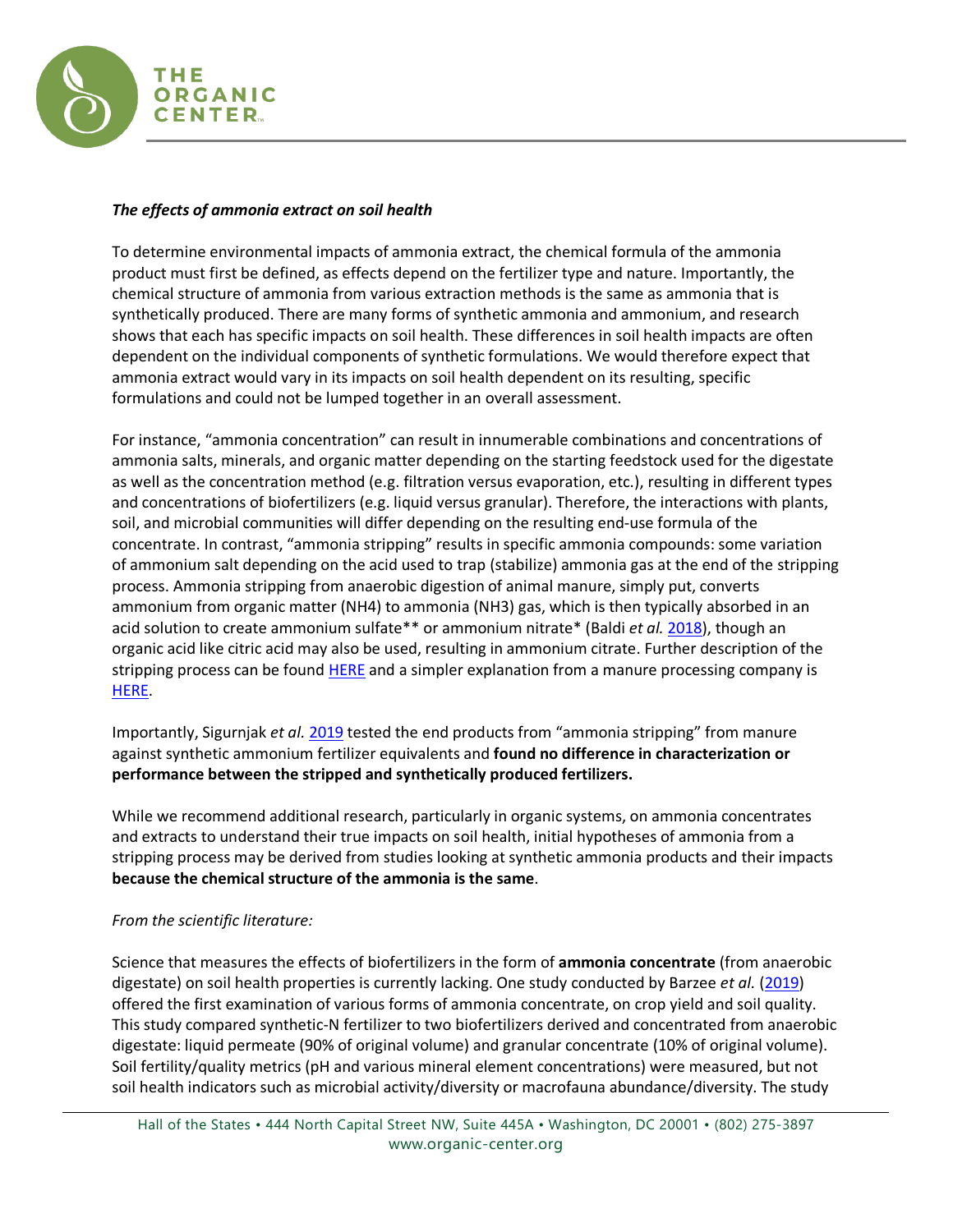

found no significant differences in soil properties, however the authors state that the short time frame of the study cannot offer conclusions about long-term effects and more research needs to be conducted to understand the effects of biofertilizers of ammonia concentrate on soil and plant health properties.

Stripped ammonia and ammonia in synthetic nitrogen fertilizer are the same in chemical structure and expected to interact with the environment in similar ways, and because scientific research on the effects of stripped ammonia on soil health are limited, we mainly look to studies that examine the effects of synthetic fertilizer on the soil to represent stripped ammonia.

In general, the application of synthetic N-fertilizers alters soil properties like pH, organic matter content and soil microbial communities often with negative consequences. Additionally, nitrogen will mineralize at different rates ranging from days to years when derived from various types of amendments and applied to soils with varying amounts of soil organic carbon. The rate of mineralization will affect leaching or accumulation potential, ammonia and salinity concentrations, and microbial activity. When nitrogen mineralizes quickly (as in synthetic N fertilizers, and organic slaughter or liquid products) the potential for leaching increases and long-term fertility efficiency can decrease, while nitrogen from amendments like yard clippings and plant-based composts mineralizes more slowly, increasing the potential for accumulation in the soil (Lazicki *et al.* [2019\)](https://acsess.onlinelibrary.wiley.com/doi/full/10.1002/jeq2.20030). Studies indicate that carbon to nitrogen ratios in the soil and amendments will influence nitrogen mineralization with more carbon slowing the process and increasing the potential for long-term fertility, while reducing the potential for leaching (Mallory & Griffin [2007\)](https://pubag.nal.usda.gov/download/3420/PDF). A recent study by Singh [2018](https://www.mdpi.com/2073-4395/8/4/48) suggests that if **N-fertilizers are applied at or below optimum rates and balanced with the application of additional nutrients in various forms, like organic manures, then the deleterious effects of long-term fertilization are reduced or eliminated**.

Studies on the impacts of long-term chemical fertilization show a reduction in the diversity of plants and microorganisms, negative impacts on the interactions of plants and soil microbes, and reduced capacity of the soil microbiome to cycle nutrients (Molina-Santiago & Matilla [2020,](https://www.ncbi.nlm.nih.gov/pmc/articles/PMC7415358/) Pierik *et al.*, [2011;](https://www.ncbi.nlm.nih.gov/pmc/articles/PMC7415358/#mbt213515-bib-0011) Cassman *et al.*, [2016;](https://www.ncbi.nlm.nih.gov/pmc/articles/PMC7415358/#mbt213515-bib-0003) Wang *et al.*, [2018;](https://www.ncbi.nlm.nih.gov/pmc/articles/PMC7415358/#mbt213515-bib-0017) Li *et al.*, [2019\)](https://www.ncbi.nlm.nih.gov/pmc/articles/PMC7415358/#mbt213515-bib-0007). Specifically, Wang *et al.* [2018](https://www.frontiersin.org/articles/10.3389/fmicb.2018.02424/full) found that long-term application of N-fertilizers causes an abundance of bacterial groups responsible for the denitrification process, which causes the turnover of nitrogen to increase and results in greater nitrogen loss over time. Essentially, adding more nitrogen fertilizer results in a long term loss of nitrogen while altering other soil components, like decreasing soil pH and C:N ratio. When soil carbon and nitrogen are reduced in response to the application of chemical fertilizers, beneficial enzymatic activity of the soil also decreases (Ozlu *et al.* [2019\)](https://www.nature.com/articles/s41598-019-48207-z#Sec7).

Some studies have found negative impacts of specific fertilizers on soil health such as urea and the two most common products of ammonia stripping: ammonium sulfate and ammonium nitrate. For instance, Singh *et al.* [2013,](https://gvpress.com/journals/IJBSBT/vol5_no1/4.pdf) stated that "urea is consumed by bacteria which convert it to (excrete) anhydrous ammonia and carbon dioxide. Anhydrous ammonia is highly toxic and kills organisms. If urea is applied to the soil surface, the gases quickly dissipate. However, in the presence of high air humidity anhydrous ammonia vapours form. These are heavier than air and can accumulate in low lying areas. If urea is incorporated into the soil, the ammonia gas reacts with water to produce ammonium hydroxide (NH4OH), which has a pH of 11.6. It is highly caustic and causes severe burns. This creates a toxic zone in the immediate vicinity of the applied urea that kills seeds, seedlings and soil dwelling organisms. Within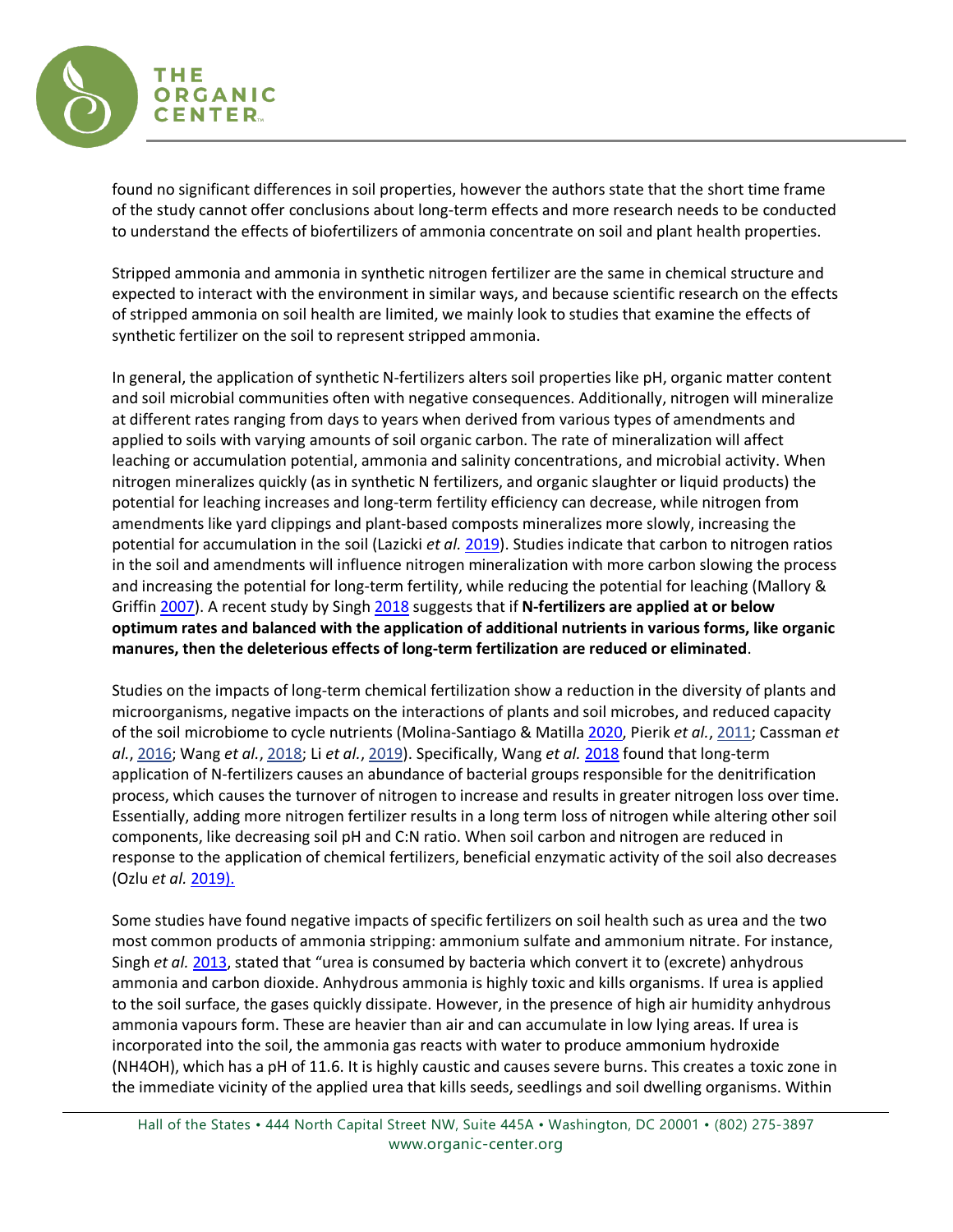

a few days further chemical reactions in the soil release the ammonium ion NH4+, which then follows the same path as naturally occurring ammonium, with any excess nitrate created in this way leached into the environment."

When compared to organic amendments, synthetic ammonium nitrate reduced soil nematodes involved in nutrient cycling (Wang *et al.* [2006\)](https://www.sciencedirect.com/science/article/abs/pii/S0929139305001290). And Singh *et al.* [2013](https://gvpress.com/journals/IJBSBT/vol5_no1/4.pdf) describes the interaction of ammonium nitrate as thus: "The nitrates are consumed by soil organisms, leached, or converted to nitrogen gas and volatized. The free oxygen produced through these processes oxidizes the organic matter of the soil and again causes a low level "combustion" (burning) of the organic matter. This is a purely chemical reaction which depletes the organic matter."

And "Ammonium Sulfate (NH4)2SO4 contains 24% sulfur. In the soil, [sulfur] interacts with water to produce sulfuric acid (H2SO4). Sulfuric acid has a pH of less than 1 and it is extremely toxic and kills organisms. Hydrogen ions released from the acid replace alkaline elements on the cation exchange sites, depleting the soil of nutrients. The free oxygen produced in this reaction oxidizes the organic matter of the soil and causes a low level "combustion" (burning) of the organic matter. This is a purely chemical reaction which depletes the organic matter. In calcareous soils (soil with excess calcium) the sulfuric acid reacts with calcium carbonate (CaCO3) to form gypsum (CaSO4). Gypsum is a salt and attracts water to itself and away from soil organisms and plant roots. In anaerobic conditions gypsum and water form hydrogen sulfide (H2S), which is a toxic gas," (Singh *et al.* [2013\)](https://gvpress.com/journals/IJBSBT/vol5_no1/4.pdf).

The negative consequences associated with the use of nitrogen fertilizers are more apparent when they're applied in isolation and using these fertilizers in simultaneous combination with other organic amendments or compounds can help reduce adverse effects by adding important carbon to the soil and balancing pH and beneficial microbial populations (Singh [2018\)](https://www.mdpi.com/2073-4395/8/4/48).

# *Optimal range of ammonia concentration for crop use*

The range of concentration that would be beneficial versus excessive (or ineffective), would depend on the [extract's formula,](https://www.canr.msu.edu/news/nitrogen_cycle_and_nitrogen_fertilizer_sources_part_2) the form of the end-use product (e.g. gas, liquid, solid), variables such as soil type, temperature, moisture content, and soil organic matter (Wang *et al.* [2018\)](https://www.researchgate.net/profile/Wang-Xiukang/publication/328084183_The_Effects_of_Mulch_and_Nitrogen_Fertilizer_on_the_Soil_Environment_of_Crop_Plants/links/5e75592ea6fdcccd6211fe85/The-Effects-of-Mulch-and-Nitrogen-Fertilizer-on-the-Soil-Environment-of-Crop-Plants.pdf) and the crop type as nitrogen [needs for different crops vary.](https://www.cropnutrition.com/nutrient-management/nitrogen) For examples: anhydrous ammonia has about 82% nitrogen, while ammonium sulfate has 21%, and ammonium nitrate around 33%. Nitrate leaching has been found to vary across soil types. Sogbedji *et al.* [\(2000\)](https://acsess.onlinelibrary.wiley.com/doi/abs/10.2134/jeq2000.00472425002900060011x) found leaching to be higher on sandy loam soil than clay loam soil for corn production.

### *Glossary of terms: the most commonly used forms of ammonia/ammonium fertilizers*

Anhydrous Ammonia- Anhydrous means without water. Ammonia is a gas that when compressed at atmospheric pressure and takes on a liquid form that can be injected into soil for fertilization (note that this form is still NH3 in its pure molecular formula, it is not combined with water in this form, though it is liquid). Once injected under the soil surface, the ammonia (NH3) expands into a gas and will combine quickly with any water present in the soil resulting in the production of ammonium (NH4). (Se[e HERE](https://www.extension.purdue.edu/extmedia/ay/ay-204.html#:%7E:text=Ammonia%20(NH3)%20and%20Ammonium%20(NH4)%20Forms&text=When%20anhydrous%20is%20applied%2C%20the,injected%20under%20the%20soil%20surface.) and [HERE](https://nasdonline.org/1085/d000875/using-agricultural-anhydrous-ammonia-safely.html) for more information)